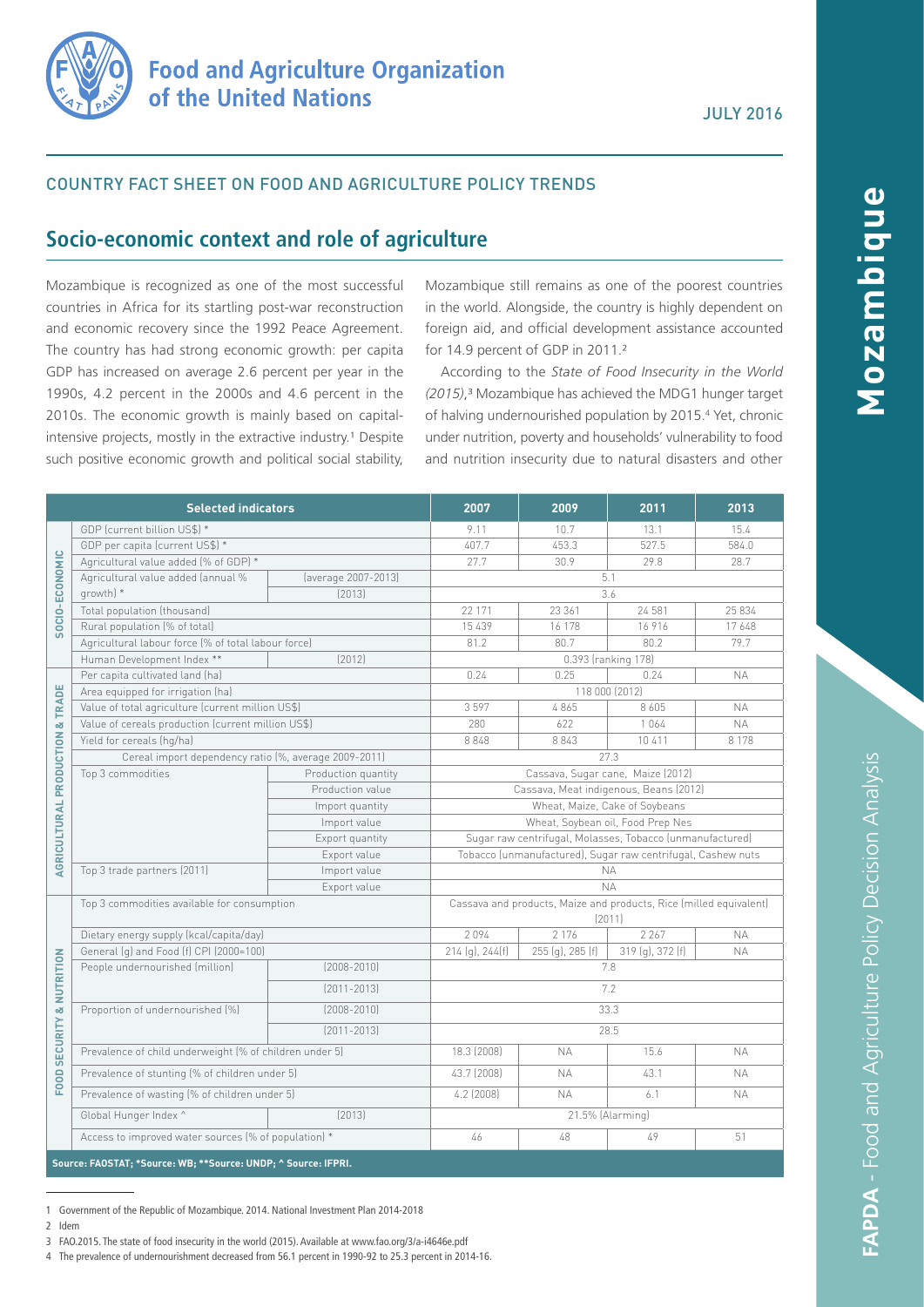emergencies are some of the underlying challenges.

Agriculture which is considered as the largest sector of Mozambique's economy has great influence on the people's lives in the country. The agricultural sector contributed up to 29 percent of GDP in 2013 and is the key source of overall growth. Approximately 80 percent of households are involved in the sector.

# **1. Government objectives in agriculture, food and nutrition security**

The Government of Mozambique declared eradicating poverty as a priority for economic development, where action plans for this purpose are designed and implemented among line of ministries and special units. Mozambique's **Agenda 2025** adopted in 2003 represents the long term development vision of the country. In this vision, agriculture is perceived as one of the main means to reduce rural poverty by increasing productivity and access to technology and markets.

In 2014, the government approved new **National Development Strategy (***ENDE, Estrategia Nacional De Desenvolvimento***) 2015-2035** providing a framework for the preparation and operational medium term plans such as the **Government's Five-year Plan (***Plano Quinquenal do Governo- PQG***) 2015- 2019**. The plan focuses on inclusive growth and has established five priorities and three pillars. The priorities are centralized around peace and sovereignty; development of human and social capital; promotion of employment, productivity and competitiveness; development of economic and social infrastructure; and finally sustainable and transparent management of natural resources and the environment. The Plan highlights the role of agriculture as a fundamental component of development and industrialization.

Each sector is responsible for designing its own development strategy under the PQG guidance. The current overarching agricultural strategy is the *Plano Estratégico de Desenvolvimento do Sector Agrário* **(PEDSA) 2011-2020**, whose general objective is "*to contribute towards the food security and income of agricultural producers in a competitive and sustainable way, guaranteeing social and gender equity.*" The PEDSA reflects directives and priorities set out in the

Comprehensive Africa Agriculture Development Programme (CAADP). Also, the implementation of PEDSA is regulated in the **National Agrarian Investment Plan (PNISA) 2013-2017**. PNISA was officially launched in April 2013 with stated objectives: (i) to reach an average growth of the agricultural sector of 7 percent per year in the next 10 years; (ii) to reduce chronic malnutrition in children under 5 years of age from 44 percent in 2008 to 30 percent in 2015 and 20 percent in 2020, and (iii) to halve the proportion of people suffering from hunger by 2015.

Furthermore, Mozambique has developed the **Green Revolution Strategy (ERV)**, which aspires in the medium and long term for the development of "*a prosperous, competitive, equitable and sustainable agricultural sector" whose main objective is "to contribute to food security, income and profitability of agricultural producers and to a rapid, competitive and sustainable increase in market- oriented agricultural production*".

Additional governmental policies and strategies pertinent to the agriculture, food security and nutrition are illustrated in the annex. Among the important strategies we highlight the **National Strategy for Food Security and Nutrition (ENSAN)** approved in 1998, which is being operationalized through the **National Plan for Food Security and Nutrition (PASAN II).** The strategy was revised in 2007, covering the period of 2008-2015 (ESAN II). ENSAN adopted an integrated approach and comprises six specific goals and five strategic pillars that correspond to the main dimensions of food and nutrition security with a human rights perspective. Evaluation of ESAN II and formulation of ESAN III is under preparation and should take place by the beginning of 2016.

# **2. Trends in key policy decisions (2007 to 2015)**

## **2.1 Producer-oriented policy decisions**

Mozambique's general agriculture policy has been to transform the sector, shifting production away from mainly subsistence activities and promoting access to international markets. Yet, so far many households are still dominated by small (less than 10 hectares) and medium farms (10-50 hectares) grow rice, cassava and maize (which are the main food crops in Mozambique), and farmers received input support over the past years. Aside from

small-scale subsistence farming, most cash crops are produced by large farm enterprises, and, in order to enhance the infrastructure, the government is increasing attention to irrigation.

#### **Intermittently input support**

The government has provided ad hoc support to rice and maize producers during 2007 and 2008, via distribution of seeds, inorganic fertilizers and pesticides.<sup>5</sup> During the 2009-10 agricultural season the government distributed through the

<sup>5</sup> According to the 2007 National Agricultural Survey (Trabalho de Inquerito Agricola, TIA) only 4 percent of smallholder farmers used fertilizers, 10 percent used improved maize seeds and 4 percent used pesticides. Therefore it appears that/ researches demonstrated that: i) subsidies do not reach a considerable portion of farmers; ii) there is ample margin for increasing productivity through input subsidies.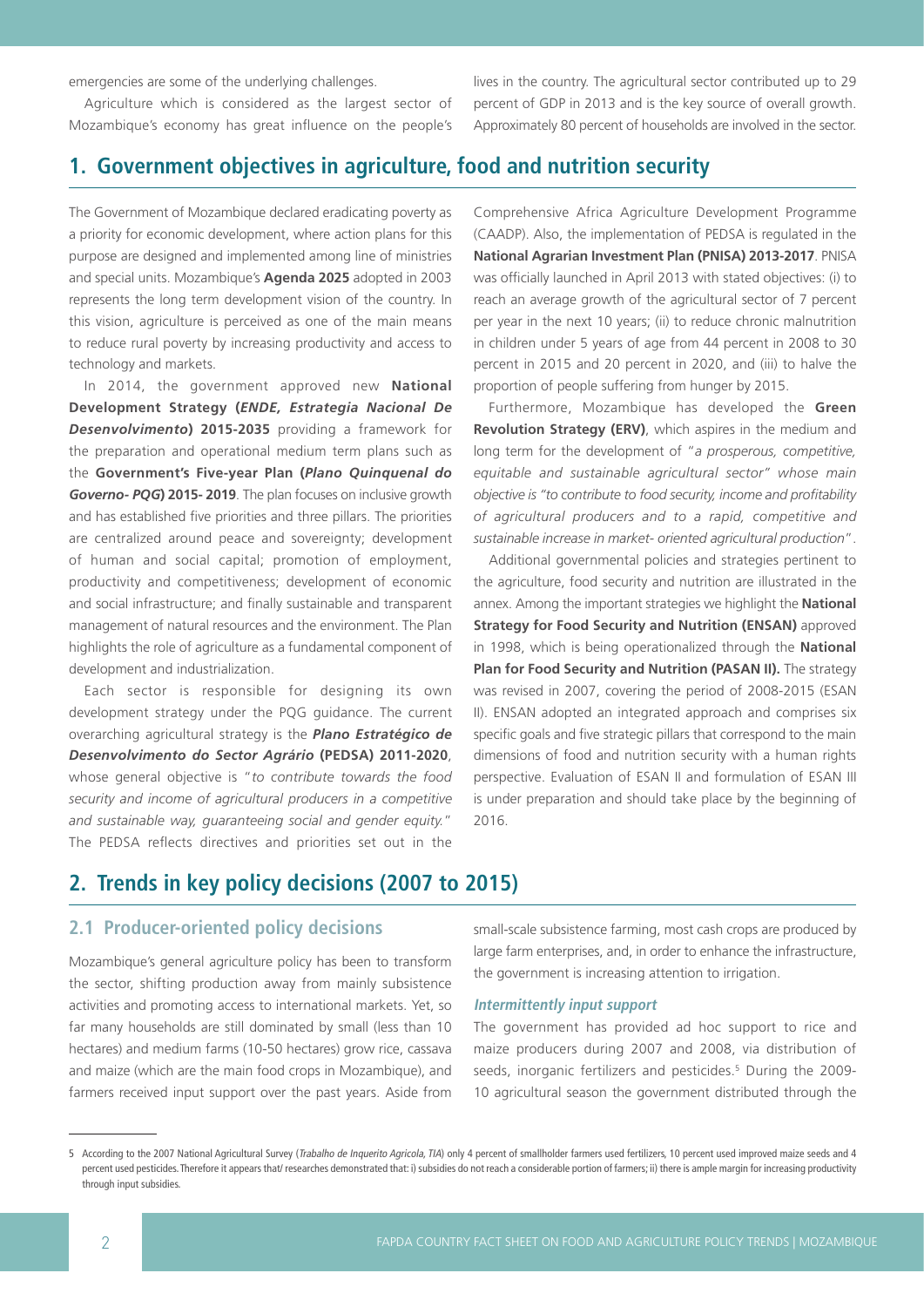

Women sheathing a pile of corn after harvesting season. The Agricultural Input Subsidy Programme used a voucher system to give farmers a maize input pack (12.5 kg seed and 2 bags of fertilizer)

Action Plan for Food Production Programme (PAPA), 1 600 tons of improved maize seeds and 2 000 tonnes of rice seeds to almost all the provinces, and 150 tons of soya seeds to couple of provinces.<sup>6</sup> The PAPA programme was launched in 2008 to offset the food crisis; the main objective was to reduce imports of rice, wheat and potatoes by 50 percent by 2011 through technical assistance (irrigation, farm implements, improved seeds, fertilizer and pesticides).

Successively, Mozambique piloted a limited two-year subsidy programme in 2009 named the Agricultural Input Subsidy Programme. The programme targeted 25 000 rice and maize producers in five provinces and 17 districts, over the 2009-10 and 2010-11 crop years. The programme used a voucher system, and farmers received either a rice input pack (40 kg seed and 2 bags of fertilizer) or maize input pack (12.5 kg seed and 2 bags of fertilizer). Farmers contributed to approximately 30 percent of the total cost of the inputs. The evidence shows the programme had substantial and persistent impact; the research was done over three years following the one-time subsidy.7 The government has been considering upscaling fertilizer subsidy scheme to national level, due to lack of finance resources this idea has never been implemented yet.<sup>8</sup>

#### **Enhancement of seed legislation**

In 2013 the government approved a new national legislation on seed production, trade, quality control and seed certification. This legislation aims at developing the seeds; granting accreditation of private sector agents in the seed breeding and providing protection

of new varieties of plants. Mozambique was expected to align its national legislation on seed with Southern Africa Development Community (SADC) regulations. In April 2014 the Ministry of Agriculture with its partners launched the National Platform of Dialogue of Seed Sector to enhance the business environment in the sector. This platform will address the challenges and offer solution to improve performance of the sector, among different actors of the seed value chain including public and private sector and the end users.

#### **Increased attention to irrigation**

Production risks associated with droughts and some other related climate variabilities are high in Mozambique. Advanced irrigation techniques can reduce some of these production risks, and at the same time improve agricultural productivity. Irrigation infrastructure is outdated and there is poor private investment in this sector,<sup>9</sup> which led the government to adopt a policy of developing irrigation infrastructure as a priority. Mozambique adopted in 2010 the National Strategy for Irrigation, followed by establishing the National Irrigation Institute (*Instituto Nacional de Irrigação/INIR*), the institute oversees policy, strategic and operational issues related to irrigation. In addition, in February 2015, the Council of Ministers has submitted to the Parliament a request for approval of an updated regulatory framework for irrigation associations, defining mandates and accountabilities for the operation, maintenance and management of public irrigation infrastructure. The new regulations are designed to increase sustainability of investment in irrigation systems.

<sup>6</sup> In an effort to increase crop production in the second season and to compensate for the relatively poor season in the south and parts of the centre, the government also distributed 497 tonnes of maize seeds, 1,412 tonnes of wheat seeds, 2,125 tonnes of seed potato, 107 tonnes of bean seeds and 1.7 tonnes of assorted vegetable seeds. Ninety tractors and various other pieces of agricultural equipment, including hand-held cultivators and irrigation pumps were also distributed (MINAG/DNSA 2010).

<sup>7</sup> Carter, M.R., R. Laajaj and D. Yang., 2014. The Impact of Voucher Coupons on the Uptake of Fertilizer and Improved Seeds: Evidence from a Randomized Trial in Mozambique. Available at: [http://basis.ucdavis.edu/wp-content/uploads/2014/07/Carter-Laajaj-Yang.pdf](http://basis.ucdavis.edu/wp-content/uploads/2014/07/Carter-Laajaj-Yang.pdf ) 

<sup>8</sup> World Bank. 2012. Agribusiness indicators: Mozambique. Washington DC, available at [http://siteresources.worldbank.org/INTARD/825826-1111044795683/23184690/ARD\\_ESW\\_Agribusi](http://siteresources.worldbank.org/INTARD/825826-1111044795683/23184690/ARD_ESW_Agribusiness_Indicators_Mozambique_final.pdf )[ness\\_Indicators\\_Mozambique\\_final.pdf](http://siteresources.worldbank.org/INTARD/825826-1111044795683/23184690/ARD_ESW_Agribusiness_Indicators_Mozambique_final.pdf ) 

<sup>9</sup> World Bank. 2011. Mozambique's infrastructure: a continental perspective. Africa Infrastructure Country Diagnostic- Country Report. Washington DC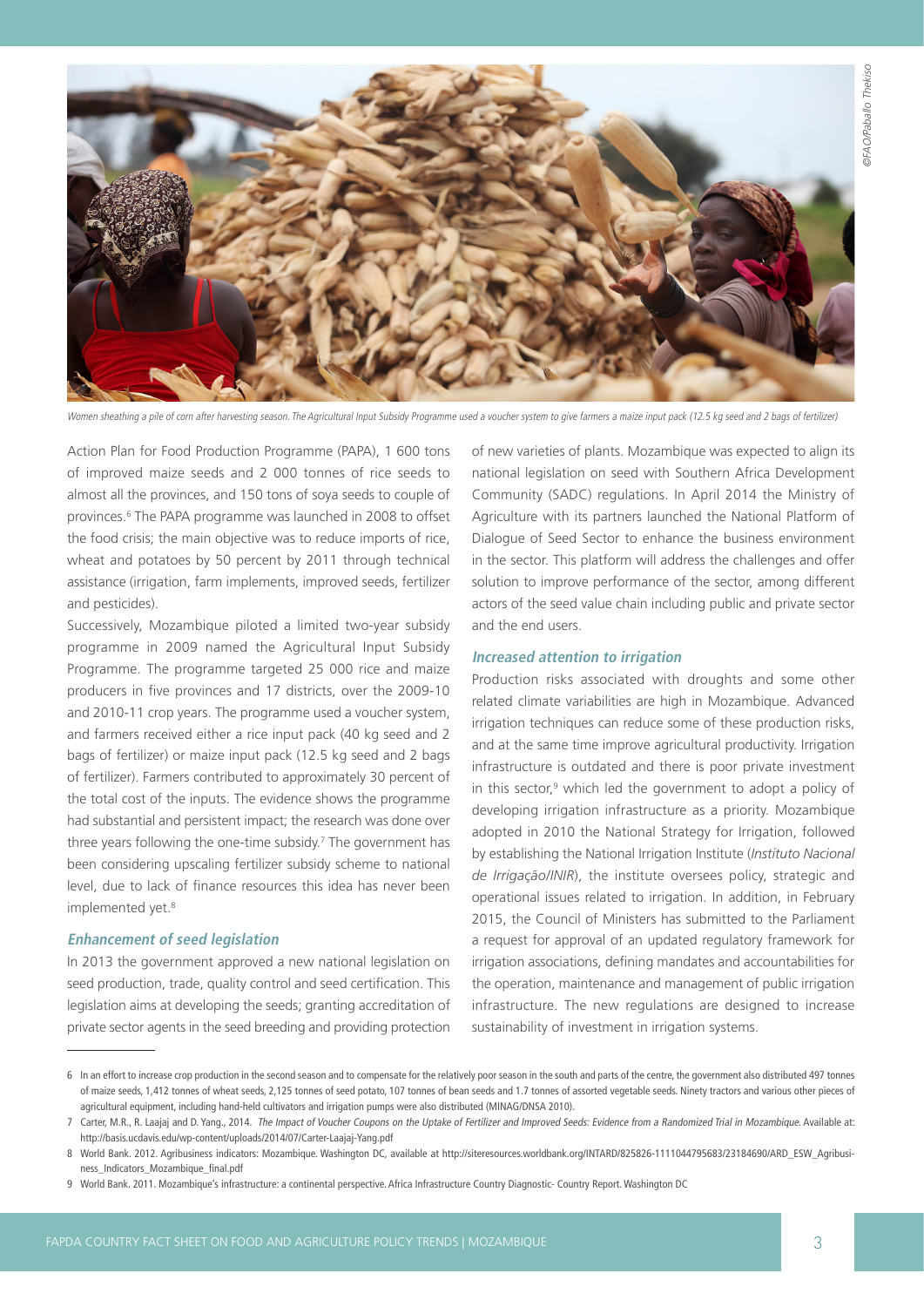## **2.2 Consumer-oriented policy decisions**

Mozambique has been enjoying a strong economic growth. Despite that, poverty rates have been stagnating in the past decade. Therefore, the government has given more prominence to consumer-oriented policies and social protection programmes to eliminate poverty and to achieve sustainable economic growth to the most disfranchised groups.

#### **Organizing a national social protection floor**

Mozambique has been working towards establishing a social protection floor and organizing it at different levels.<sup>10</sup> In 2007 the Social Protection Law was adopted which has set the legal and institutional framework with broad social components (social, health, education and social inclusion), followed with new regulatory framework in 2009 and more precise definition of the components was included in 2010 National Strategy for Basic Social Security (ENSBB). The ENSBB has been expanded into a comprehensive social safety net programme that formed the Strategic Operational Plan for Basic Social Security programmes in 2011. This process has been accompanied with scaling up spending significantly; it has risen from around US\$ 13 million in 2008 to US\$ 57 million under the 2013 budget. Furthermore, a budget allocation of around 0.8 percent of GDP is envisaged by the Government for the 2014–16 budget; revenues from the booming natural resource sector have the potential to widen the available fiscal space for such forecast.

#### **Expanding cash transfer programme**

Mozambique has one of oldest Sub-Saharan Africa's governmental non-contributory cash transfers called the Food Subsidy Programme (*Programa Subsidio de Alimentos, PSA*) which was launched in the 1990s. This is the largest unconditional cash transfer programme targeting extremely poor households in which no adult is able to work (households headed by the elderly or by persons with disabilities), the regular monthly transfer is intended to be used to buy food. In 2008 the PSA underwent two important reforms. First, the subsidy scale increased: the subsidy amount for the first (direct) beneficiaries rose from MZN 70 to 100 (US\$ 2.5 to US\$ 3.6), and the additional benefit for dependants increased from MZN 10 to 50 (US\$ 0.36 to US\$ 1.80) per dependant up to four. The second reform has foreseen greater focus on the inclusion of eligible dependants as indirect beneficiaries in the payment scheme, and the monitoring and evaluation system. In addition, transfer payments to families are budgeted to increase by 12.6 percent in 2014 due to an increase in the number of pensioners.11 Since 2014 the PSA has been transformed into a

larger programme, the Basic Social Subsidy Programme which involves the review of the transfer amount in order to ensure greater impact and a greater focus on children as indirect beneficiaries. The geographical scope of the programme will expand to national coverage, including potentially beneficiaries living in rural and urban areas.

#### **Attempts to phase out fuel subsidies**

In 2008 the government introduced an urban transportation subsidy and suspended fuel-related taxes until July 2009. Shortly after, the government froze fuel prices in April 2009 and asked fuel importers to sell below market prices. In March 2010 when international oil prices were at less than half of the 2008 prices, the government attempted to phase-out the fuel subsidies gradually in view of replacing them with a better targeted and more effective alternative measures targeting truly vulnerable groups. The government began raising fuel and some food (i.e. bread) prices gradually but this has been the trigger for deadly riots and protests. The 30 percent price increase was revoked and the phase-out date extended.

In 2013, the amount the government paid to fuel distributors represented a 0.5 percent of GDP covering subsidies accrued in 2012 and 2013. In 2014 fuel subsidies represented 0.2 percent of GDP, reflecting declines in international fuel prices. As of 2015, the fuel market is not liberalized yet and the government is monitoring the evolution of prices in the international markets and adjusting prices accordingly.

### **2.3 Trade- and market-oriented policy decisions**

In the late 1980s, Mozambique has experienced several trade-related policy reforms, moving from centrally planned to market-oriented economy. Mozambique has one of the most liberalized trade regimes in the region. Since 2001 the country is member of SADC, under which it has been gradually eliminating import duties although "sensitive" products have experienced smaller reductions (duty and VAT still applied for key staple food (maize and rice). As a result of liberalized regime, agricultural export and imports volumes have witnessed dramatic increase over the past decade, for example the imports increased from US\$ 1.2 billion in 2002 to US\$ 8.1 billion in 2013. At the same time, there have been some mega export projects (including sugar, Banana, shrimp, tobacco, and cashew) attracted by investment, which increased exports from US\$ 682 million US\$ 3.7 billion over the same period. As part of the national strategies (i.e National Poverty Reduction Strategy 2011-2016), the government has declared that it will support and nourish the trade sector, as a

<sup>10</sup> According to the International Labour Organization (ILO), the Social Protection Floor (SPF) "is a global social policy approach to ensure universal access to at least access to essential health care, basic income security for children, basic in income security for disabled, unemployed and older persons". This UN initiative was launched to cope with the effects of the economic crisis and ensuring social protection for all.

<sup>11</sup> IMF. 2014. Republic of Mozambique: second review under the policy support instrument and request for medication of assessment criteria. Available at: [www.imf.org/external/pubs/cat/](http://www.imf.org/external/pubs/cat/longres.aspx?sk=41602.0 ) [longres.aspx?sk=41602.0](http://www.imf.org/external/pubs/cat/longres.aspx?sk=41602.0 )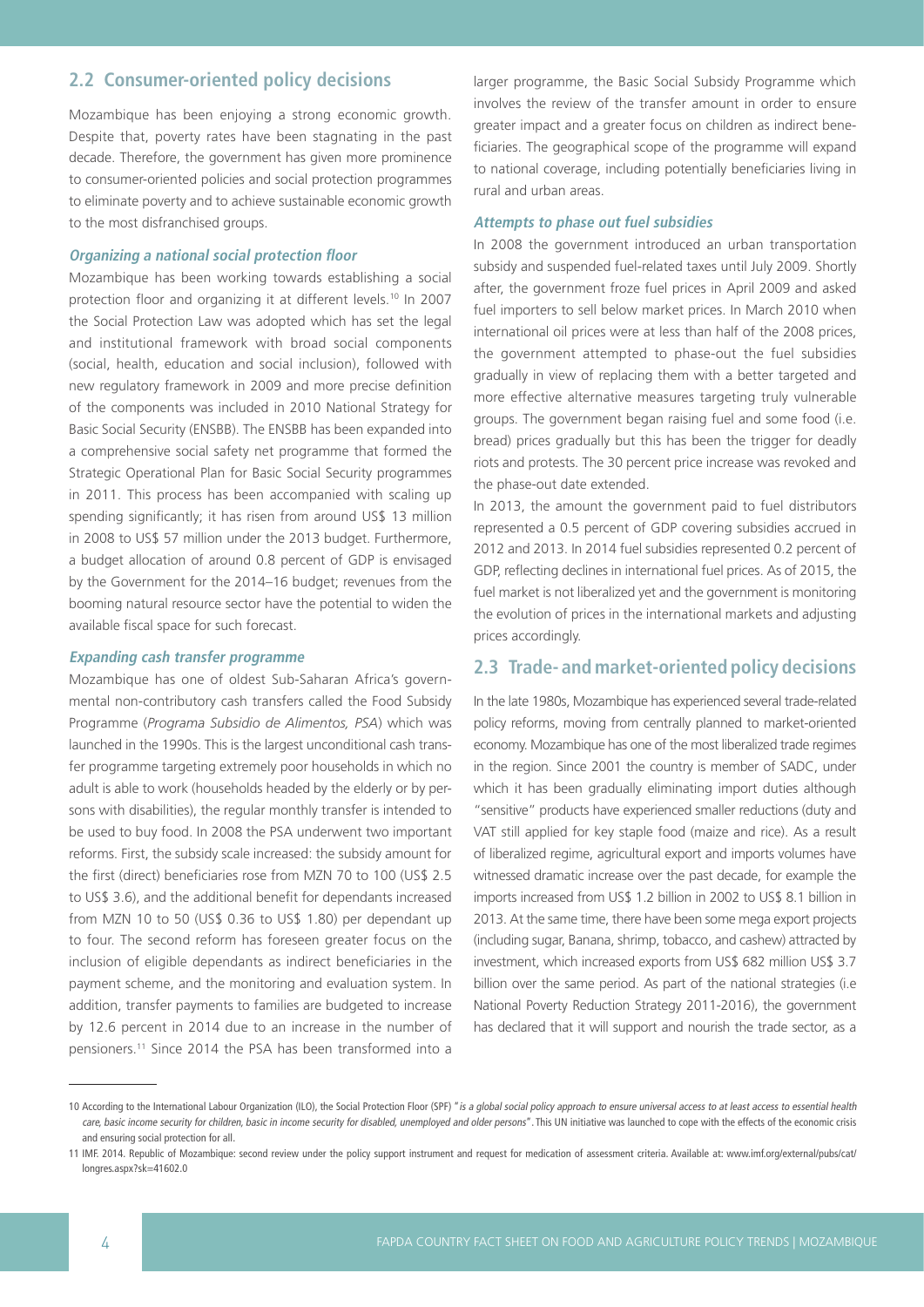mean to push pro-poor growth, reduce poverty and improve food security.

#### **Restrictive monetary and fiscal policy**

Following the Civil War, the Central Bank has been enforcing a restrictive monetary and fiscal policy. As a result inflation rate has reduced, averaging 6.5 percent from 2009 until 2013, and in 2014, the inflation rate was registered at about five percent.<sup>12</sup> However, the unstable climate conditions such as the intensity of the flood in the beginning of 2015 and the damage it caused the country's agriculture sector, has created peculiar challenge to the inflation stability.13 In 2015, the inflation went above ten percent, and most of the December inflation accounted for by food prices, this situation has created pressure on the government to agree on the need for further tighten monetary policy.

#### **Lower import tariffs and stronger regional integration**

In 2007 the tariff was reduced with maximum rate lowered from 30 percent to 20 percent, and the simple average MFN tariff was 10.2 percent. In addition, a 17 percent VAT is levied with exception on certain necessities (food, soap, sugar and cooking oil). As a result of Mozambique liberalized trade regime and necessity to align its policy with its regional commitments, by the end of 2014; Mozambique had to eliminate all tariffs for SADC members (except about 96 sensitive goods to South Africa) which are either at 3 or 10 percent tariff (e.g edible oils, dried beans, citrus…etc). And as mentioned before, the MFN is reasonable low and in range similar to other countries. SADC established the SADC free trade area in January 2009. As a full signatory of the protocol Mozambique has reduced then 92.6 percent of its tariff lines with other SADC members to zero.<sup>14</sup>

# **3. Emerging issues and challenges**

### **Support enabling environment for private investment**

In 2003 Mozambique has committed to CAADP and consign for the allocation of at least 10 percent of the national budget to agriculture development (Maputo (2003) and Malabo (2014) Declarations) to enable a six percent annual growth in the agricultural GDP.<sup>15</sup> Also, the general policy frameworks like PQG and PEDSA set specific objectives like establishing legal frameworks and policies that are conducive to agriculture investment and enable private investment and private sector development. The investment plan- PNISA has the potential to benefit from the financial returns of hydrocarbon sector and the natural gas discoveries in the country. Also, the plan is supposed to contribute to enabling environment for private investment in the agrarian sector. However hydrocarbon sector gains are also overshadowed by market price uncertainties an only likely to impact on the long run.

#### **Creating room for improvement in land property policies**

The Agenda 2025 stated a clear interest in restoring state control over land properties on the basis of the constitutional principle, which affirms that land belongs to the state and the state should ensure access, efficient allocation, and regulation of commercial transactions on land use and tenure. In 2007, the government agreed to implement reform in the land use rights system and accelerate issuance of land use certificates – DUATs (*direito de uso e aproveitamento de terras*) to promote "security" for small

landholders and agribusiness investment. The change was mainly to reduce processing time and cost to get rural land use rights (by March 2013), and passing regulations and procedures that allow communities to engage in partnerships through leases or subleases (by June 2013).16 In 2014, regulations to allow communities to lease and sublease their lands have been drafted and examined by stakeholders before proceeding to legislation. However, due to the October 2014 elections, the legislation was not expected to be presented to the cabinet before the end of 2014. Many changes, improvements are expected on land issues with a revitalized Land Forum working on a number of key thematic areas, from land registration to issues related to the dissemination of legislation among stakeholders.

### **Support to production and productivity**

There is an evidence show that despite the high agriculture contribution to the GDP, the yields of staple croups has been sluggish or declining in the last decade. Therefore, the country has aimed at transforming the agricultural sector and support production. The budget established for the different programmes and subprogrammes of PNISA is estimated to be 122 billion MZN or US\$ 4 billion, the production and productivity activities are going to receive the biggest allocation of the budget- about 85 percent. The investment plan intends to increase production of food crops, develop rural infrastructure and improve agriculture sector performance overall, the government believes this would

<sup>12</sup> African Development Bank (AfDB). 2014. African Economic Outlook. Abidjan

<sup>13</sup> KPMG.2015. Monitoring African sovereign risk- Mozambique snapshot. Available at: [www.kpmg.com/Africa/en/KPMG-inAfrica/Documents/2015%20Q1%20Snapshots/KPMG\\_Mozam](http://www.kpmg.com/Africa/en/KPMG-inAfrica/Documents/2015%20Q1%20Snapshots/KPMG_Mozambique%202015Q1.pdf )[bique%202015Q1.pdf](http://www.kpmg.com/Africa/en/KPMG-inAfrica/Documents/2015%20Q1%20Snapshots/KPMG_Mozambique%202015Q1.pdf ) 

<sup>14</sup> The tariff reduction schedules of each SADC free trade area member provide for three main categories of products: category A (capital goods) to be liberalized from the first year of becoming a member (i.e. 2000), category B (revenue sensitive products) to be liberalized by 2008 and category C (sensitive products) to be liberalized by 2012.

<sup>15</sup> The Maputo Declaration goals and commitments have been reaffirmed by the Malabo declaration of 26-27 June 2014 with additional complementary ambitious policy goals regarding private sector investment, marketing or climate change, among other measures.

<sup>16</sup> New Alliance. 2013. Cooperation framework to support the New alliance for food security and nutrition in Mozambique. Available at : [http://feedthefuture.gov/sites/default/files/resource/files/](http://feedthefuture.gov/sites/default/files/resource/files/Mozambique%20Coop%20Framework%20ENG%20FINAL%20w.cover%20REVISED.pdf) [Mozambique%20Coop%20Framework%20ENG%20FINAL%20w.cover%20REVISED.pdf](http://feedthefuture.gov/sites/default/files/resource/files/Mozambique%20Coop%20Framework%20ENG%20FINAL%20w.cover%20REVISED.pdf)